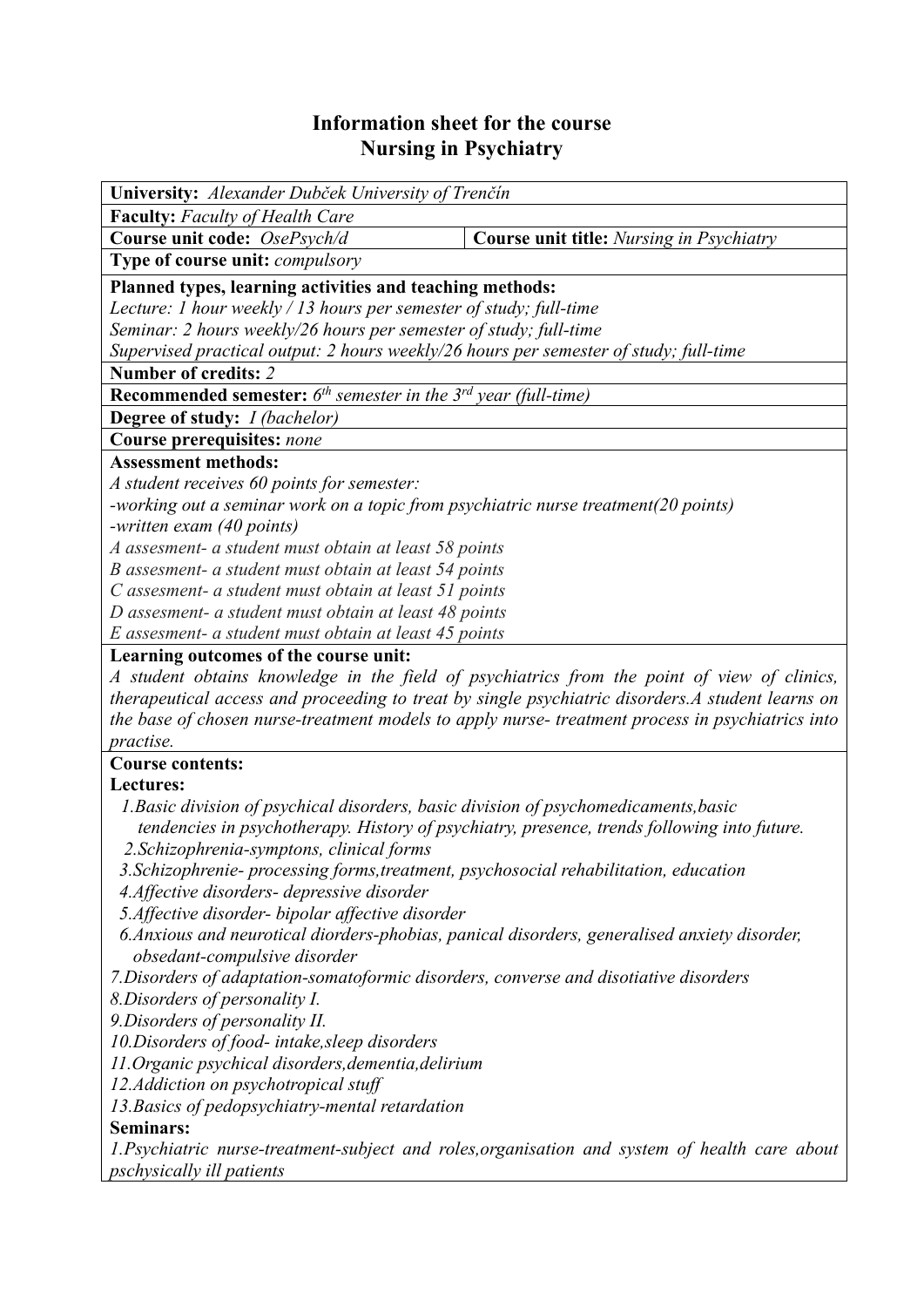*2.Specific features in nurse health care in treatment in psychiatry, specific features of work, admission, giving of medicaments, use of limitation means.* 

*3.Specific features of communication in psychiatric nurse- treatment(specific features of communication with an agressive patient,suicidal patient, with depressive patient).* 

*4.Specific features of nurse treatment process(consideration, diagnostics, plans, realizing, assesment)* 

*5.Nuse-treatment care in organic psychical disorders-demence(clinics,diagnostics, healing,nursetreatment)* 

*6.Nurse treatment in mood and thinking disorders- depression, obssesion, schizophrenia(clinics, diagnostics, healing, nurse-treatment process)* 

*7.Nerotic disorders nurse-treatment care-obsession,OCD(clinics, diagnostics, healing, nursetreatment process)* 

*8.Intelect disorders nurse-treatment -Down syndrome,mental retardation(clinics, diagnostics, healing, nurse-treatment process)* 

*9.Complex nurse treatment health care in alcohol addiction, in addictions caused by psychoactive matters (clinics, diagnostics, healing, nurse-treatment process)* 

*10.Nurse-treatment care in child patients in psychiatry(clinics, diagnostics, healing, nursetreatment process)* 

*11.Nurse treatment care by food- intake disorders(clinics, diagnostics, healing, nurse-treatment process)* 

*12.Nurse treatment care by sleep disorders(clinics, diagnostics, healing, nurse-treatment process) 13.Nurse treatment care by acute conditions in psychiatry-delirium, epilepsy(clinics, diagnostics, healing, nurse-treatment process)*

## **Recommended of required reading:**

- *1. ARCHALOUSOVÁ, A. SLEZÁKOVÁ, Z.: Aplikace vybraných ošetřovatelských modelů do klinické a komunitní praxe. 1. vyd. Hradec Králové : Nucleus HK, 2005. 108 p. ISBN 80- 86225-63-1.*
- *2. DOENGES , M., E. et al.: Kapesní průvodce zdravotní sestry . Vydavateľstvo: Grada, 2001.568 p. ISBN 8024702428.*
- *3. GURKOVÁ, E. 2009. Vybrané ošetrovateľské diagnózy v klinickej praxi. Martin : Osveta, 2009. 244 p. ISBN 9788080633080.*
- *4. JANOSIKOVÁ, E., DAVIESOVÁ, L.: Psychiatrická ošetrovateľská starostlivosť. Martin : Osveta, 1999. 544 p. ISBN 80-8063-017-8.*
- *5. KOLIBÁŠ, E. 2010. Príručka klinickej psychiatrie. Nové Zámky : Vydavateľstvo: Psychoprof, 2010. 304 p. ISBN 9788089322053.*
- *6. MAREČKOVÁ, J. 2006.Ošetřovatelské diagnózy v NANDA doménách. Praha : Grada Publishing, 2006. 264 p. ISBN 8024713993.*
- *7. MARKOVÁ, E. VENGLÁŘOVÁ, M. BABIAKOVÁ, M. 2006. Psychiatrická ošetřovatelská péče. Praha : Grada Publishing a.s., 2006. 352 p. ISBN 80-247-1151-6.*
- *8. OŠETŘOVATELSKÉ DIAGNÓZY NANDA International. Praha : Grada Publishing a.s., 2013. 550 p. ISBN 978-80-247-4328-8.*
- *9. PRAŠKO, J. a kolektív: Obecná psychiatrie. Univerzita Palackého v Olomouci, 2011. 515 p. ISBN 978-80-244-2570-2.*
- *10. RABOCH, J. et al. Psychiatrie minimum pro praxi. 4. vyd. Praha : Triton, 2006. ISBN 807254-746-1.*
- *11. TRENCKMANN, U. et al.: Psychiatria a psychoterapia. Trenčín : Vydavateľstvo F, 2005. 270 p. ISBN 80-88952-26-3 /Preložil a doplnil J.Hašto/.*

*Journals: Sestra. Psychiatria, psychosomatika, psychoterapia. Časopis Slovenskej psychiatrickej spoločnosti.* 

**Language:** *Slovak*